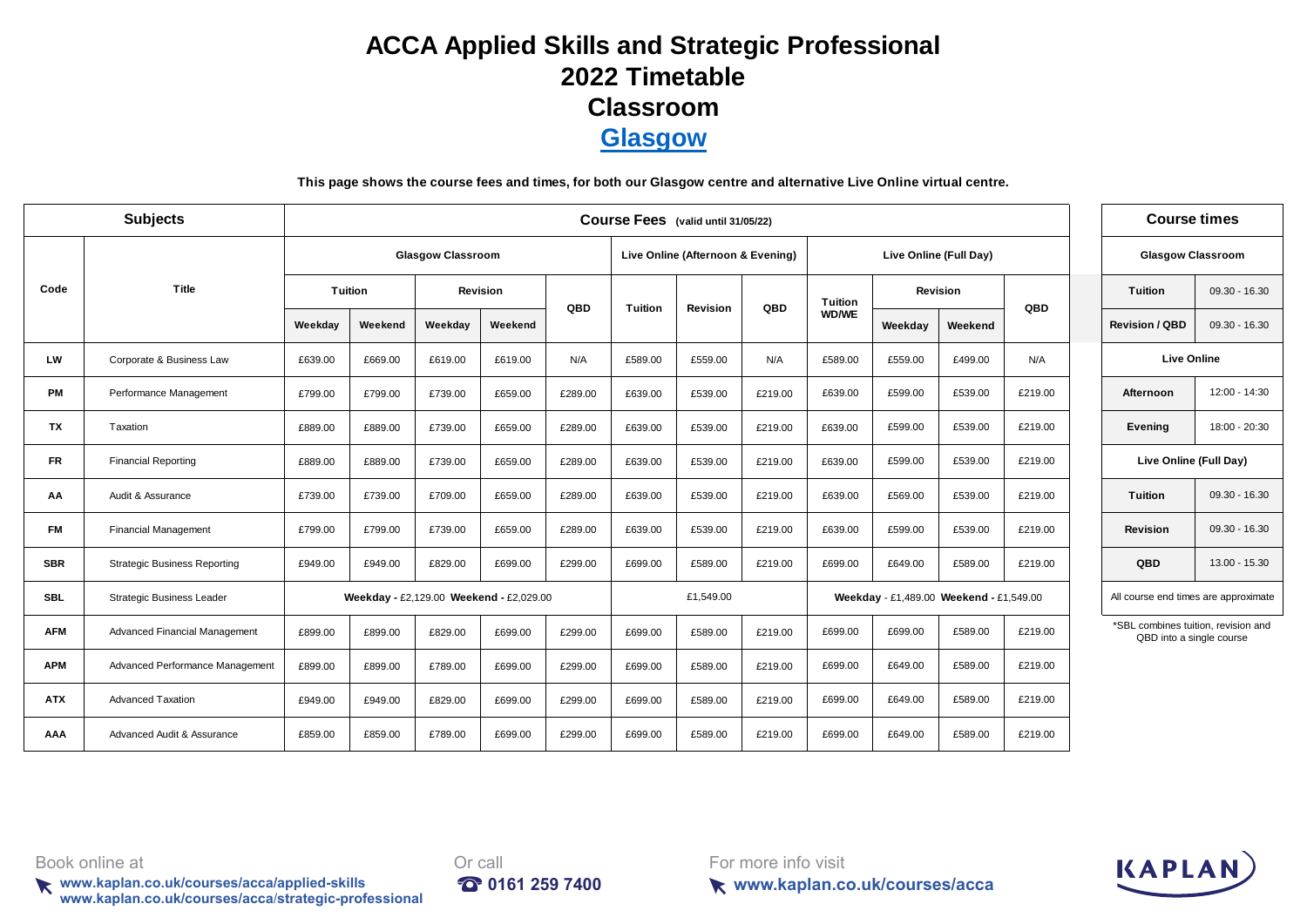# **Corporate & Business Law (ENG)**

**June 2022 exam sitting**

[Click](https://kaplan.co.uk/courses/timetables/acca) **here** to see other centres' and Live Online timetables for this sitting

#### **September 2022 exam sitting**

[Click](https://kaplan.co.uk/courses/timetables/acca) **here** to see other centres' and Live Online timetables for this sitting

#### **December 2022 exam sitting**

| LW (ENG) |        | Tuition |        |        | Revision |
|----------|--------|---------|--------|--------|----------|
| Glasgow  | Sat    | Sat     | Sat    | Sat    | Sat      |
| Weekend  | 22 Oct | 29 Oct  | 05 Nov | 19 Nov | 26 Nov   |

Book online at **Druggers Book** online at **Or** call

**www.kaplan.co.uk/courses/acca/applied-skills <b>100 161 259 7400 www.kaplan.co.uk/courses/acca**/**strategic-professional**



For more info visit



**www.kaplan.co.uk/courses/acca**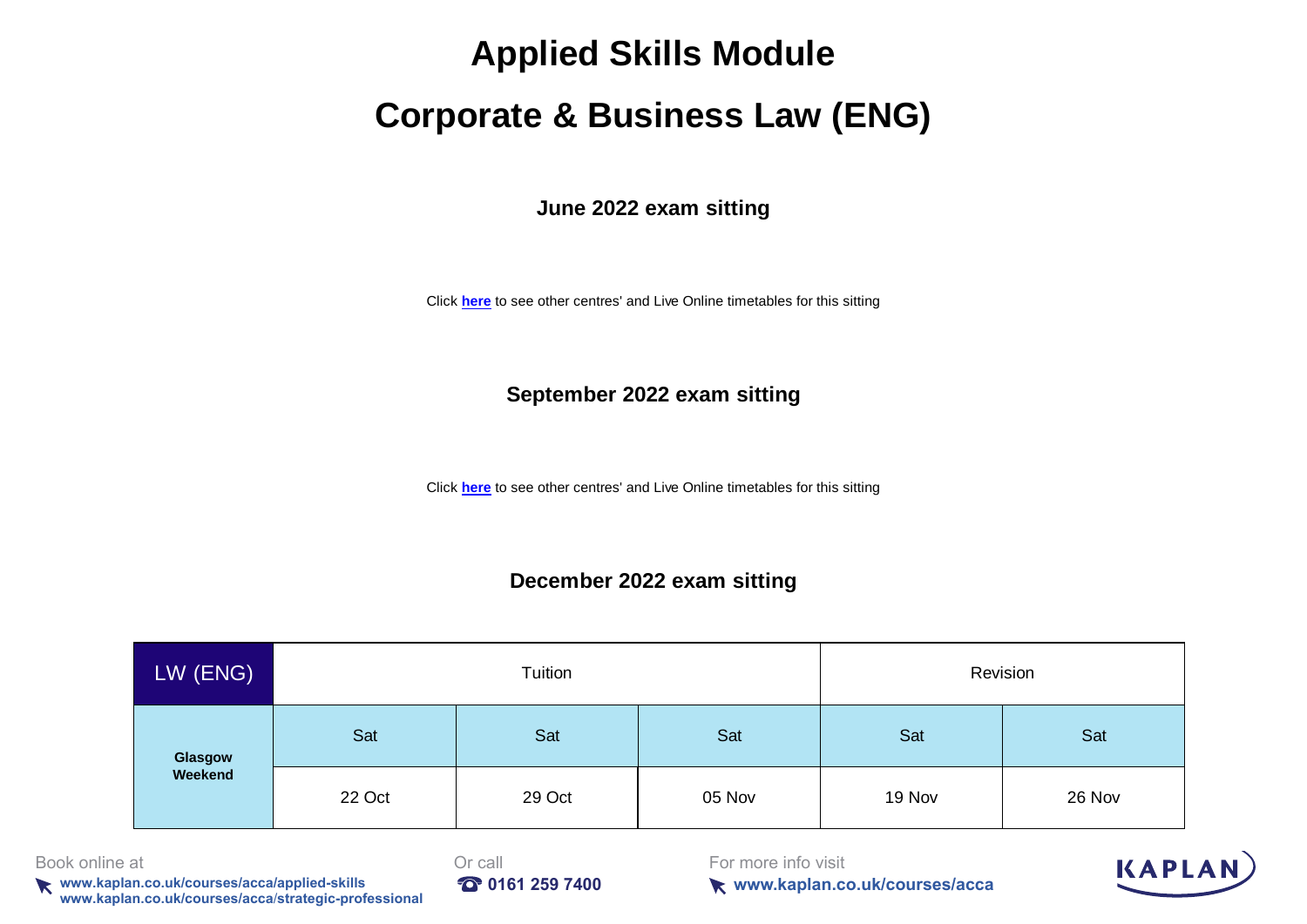## **Taxation (UK)**

#### **June 2022 exam sitting**

| TX (UK) |        |        | Tuition |        |        |            | Revision |        | QB         | Exam   |          |
|---------|--------|--------|---------|--------|--------|------------|----------|--------|------------|--------|----------|
| Glasgow | Mon    | Tue    | Wed     | Thu    | Fri    | <b>Tue</b> | Wed      | Mon    | <b>Tue</b> | Fri    | Tue      |
| Weekday | 28 Mar | 29 Mar | 30 Mar  | 07 Apr | 08 Apr | 10 May     | 11 May   | 16 May | 17 May     | 27 May | $07$ Jun |

#### **September 2022 exam sitting**

| $TX$ (UK) |        |            | Tuition |        |        | Revision |        |  | QB     | Exam   |
|-----------|--------|------------|---------|--------|--------|----------|--------|--|--------|--------|
| Glasgow   | Sat    | <b>Sun</b> | Sat     | Sat    | Sun    | Sat      | Sun    |  | Wed    | Tue    |
| Weekend   | 25 Jun | 26 Jun     | 02 Jul  | 16 Jul | 17 Jul | 13 Aug   | 14 Aug |  | 31 Aug | 06 Sep |

#### **December 2022 exam sitting**

[Click](https://kaplan.co.uk/courses/timetables/acca) **here** to see other centres' and Live Online timetables for this sitting

**Our TX courses are suitable for those studying for the UK variant of the exam.**

Book online at **Driverse and Critical** Book online at

**k** www.kaplan.co.uk/courses/acca/applied-skills **197400 www.kaplan.co.uk/courses/acca**/**strategic-professional**



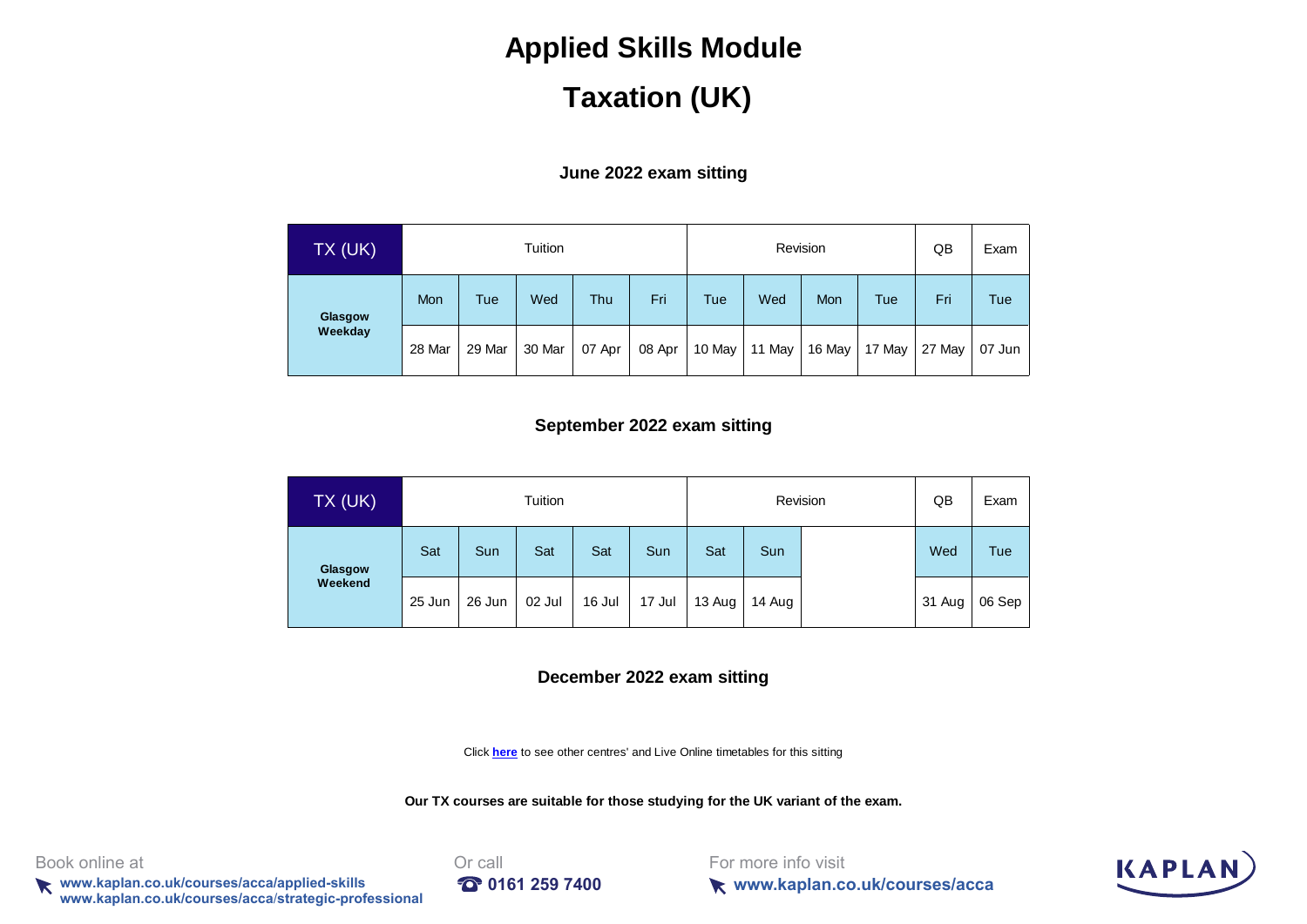## **Financial Reporting**

**June 2022 exam sitting**

[Click](https://kaplan.co.uk/courses/timetables/acca) **here** to see other centres' and Live Online timetables for this sitting

**September 2022 exam sitting**

[Click](https://kaplan.co.uk/courses/timetables/acca) **here** to see other centres' and Live Online timetables for this sitting

#### **December 2022 exam sitting**

| <b>FR</b> |        |        | Tuition |        |        |            | Revision |        |        | QB     | Exam   |
|-----------|--------|--------|---------|--------|--------|------------|----------|--------|--------|--------|--------|
| Glasgow   | Wed    | Thu    | Fri     | Thu    | Fri    | <b>Mon</b> | Tue      | Wed    | Thu    | Thu    | Thu    |
| Weekday   | 05 Oct | 06 Oct | 07 Oct  | 13 Oct | 14 Oct | 31 Oct     | 01 Nov   | 16 Nov | 17 Nov | 01 Dec | 08 Dec |
| Glasgow   | Sun    | Sun    | Sun     | Sun    | Sun    | Sun        | Sun      |        |        | Thu    | Thu    |
| Weekend   | 02 Oct | 09 Oct | 16 Oct  | 23 Oct | 30 Oct | 13 Nov     | 20 Nov   |        |        | 01 Dec | 08 Dec |

Book online at **Druggers Book** online at **Or** call

**k** www.kaplan.co.uk/courses/acca/applied-skills **197400 www.kaplan.co.uk/courses/acca**/**strategic-professional**



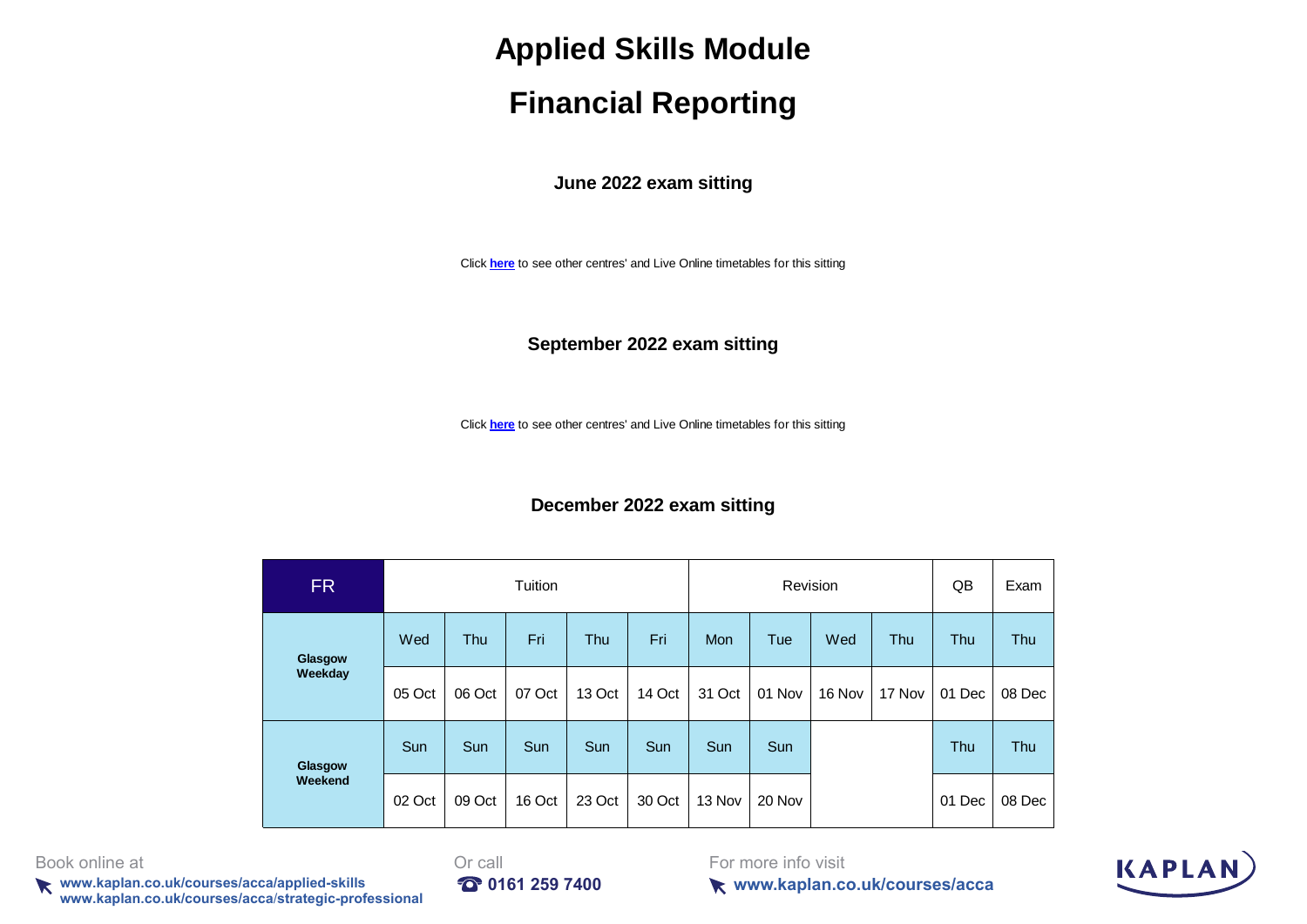# **Audit and Assurance**

**June 2022 exam sitting**

[Click](https://kaplan.co.uk/courses/timetables/acca) **here** to see other centres' and Live Online timetables for this sitting

#### **September 2022 exam sitting**

[Click](https://kaplan.co.uk/courses/timetables/acca) **here** to see other centres' and Live Online timetables for this sitting

#### **December 2022 exam sitting**

| AA                |        | Tuition |        |        | Revision |        | QB     | Exam   |
|-------------------|--------|---------|--------|--------|----------|--------|--------|--------|
| <b>Birmingham</b> | Thu    | Fri     | Thu    | Thu    | Fri      | Thu    | Fri    | Mon    |
| Weekday           | 20 Oct | 21 Oct  | 03 Nov | 17 Nov | 18 Nov   | 24 Nov | 02 Dec | 05 Dec |

Book online at **Druggers Book** online at **Or** call

**www.kaplan.co.uk/courses/acca/applied-skills <b>100 161 259 7400 www.kaplan.co.uk/courses/acca**/**strategic-professional**



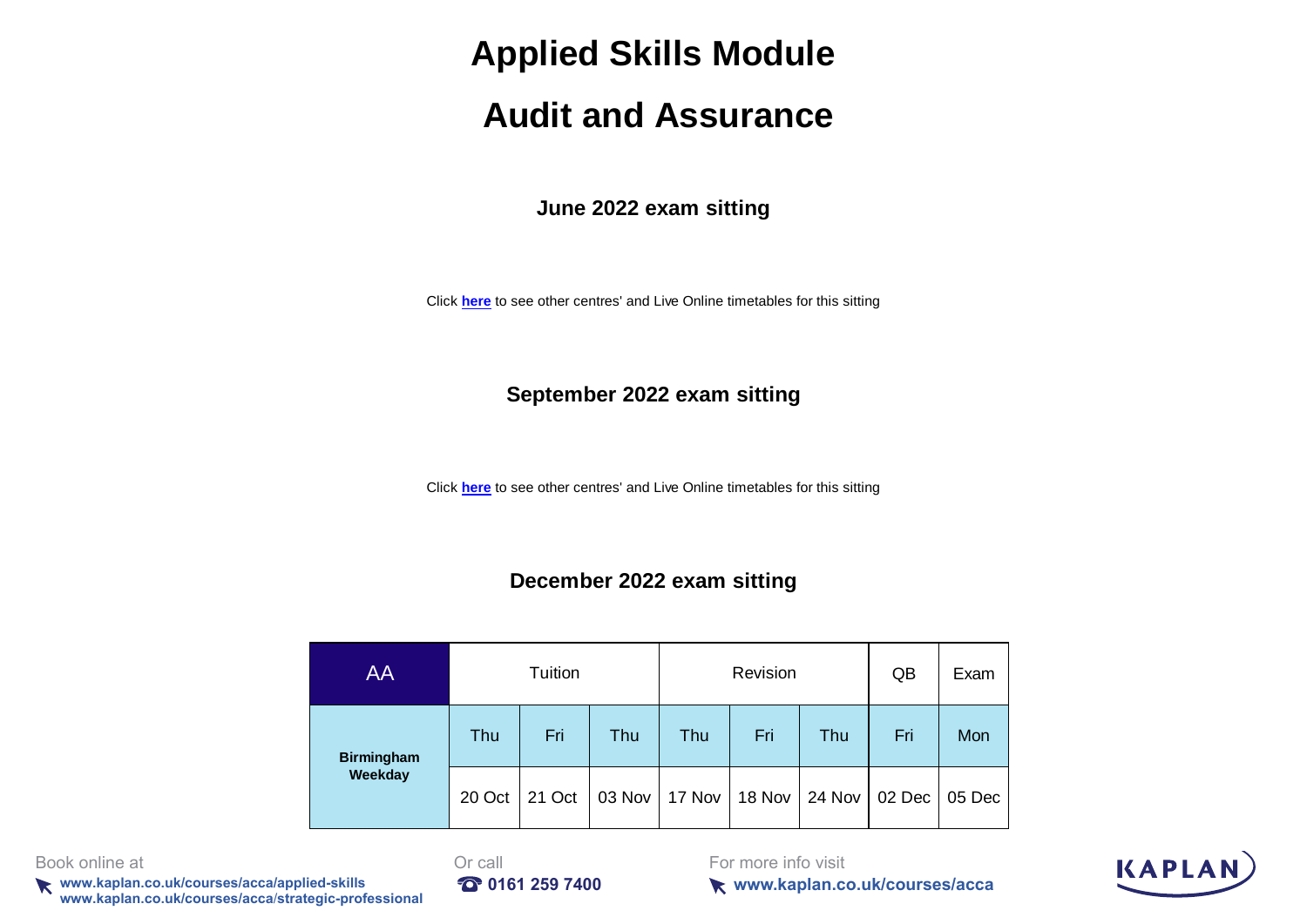# **Financial Management**

**June 2022 exam sitting**

| <b>FM</b> |        |        | Tuition |     |               | Revision | QB | Exam   |        |
|-----------|--------|--------|---------|-----|---------------|----------|----|--------|--------|
| Glasgow   | Sat    | Sun    | Sat     | Sun | Sat           | Sun      |    | Mon    | Fri    |
| Weekend   | 23 Apr | 24 Apr | 07 May  |     | 08 May 21 May | 22 May   |    | 30 May | 10 Jun |

#### **September 2022 exam sitting**

[Click](https://kaplan.co.uk/courses/timetables/acca) **here** to see other centres' and Live Online timetables for this sitting

#### **December 2022 exam sitting**

[Click](https://kaplan.co.uk/courses/timetables/acca) **here** to see other centres' and Live Online timetables for this sitting

Book online at **Druggers Book** online at **Or** call

**k** www.kaplan.co.uk/courses/acca/applied-skills **197400 10161 259 7400 www.kaplan.co.uk/courses/acca**/**strategic-professional**

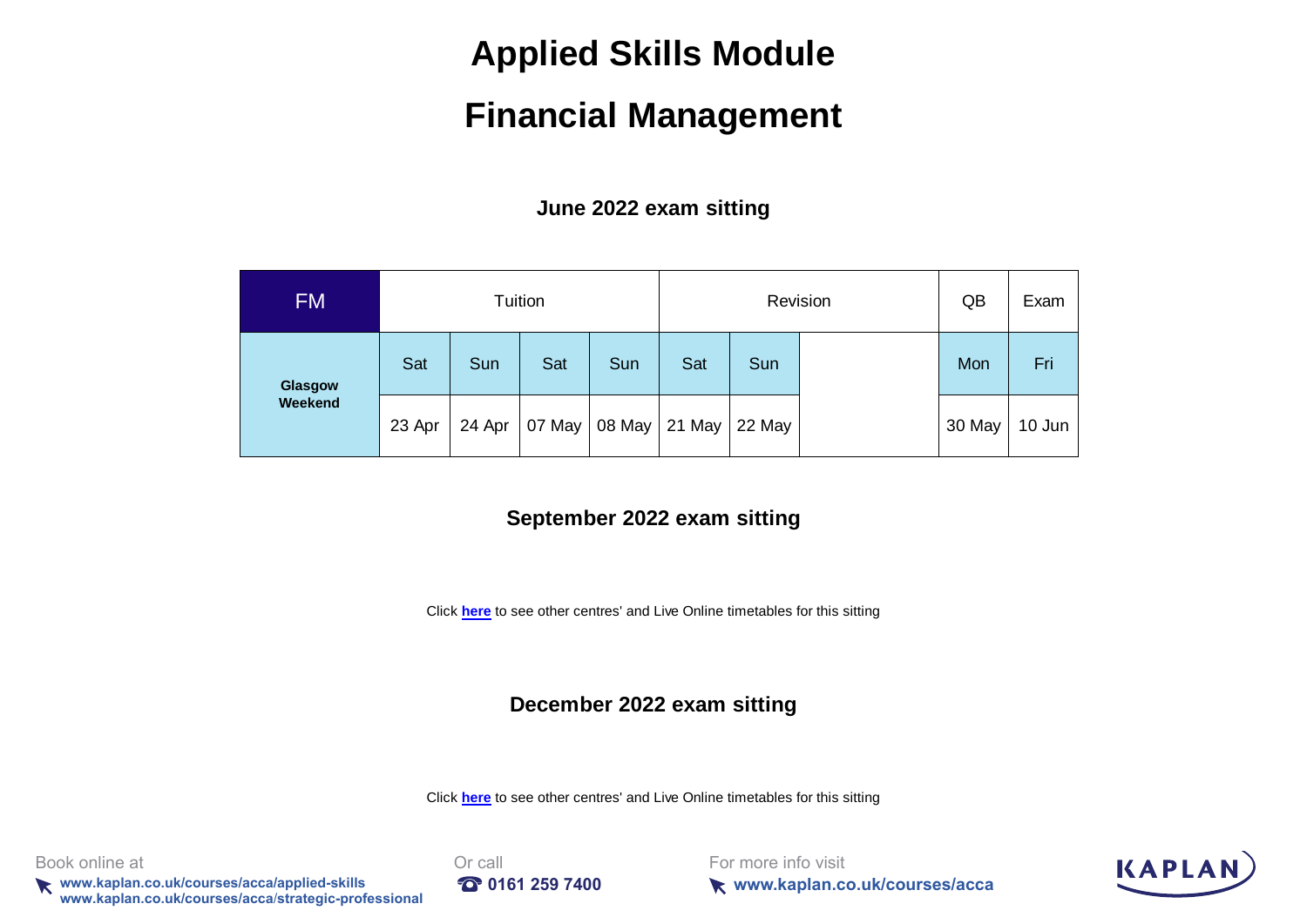## **Strategic Professional Module**

## **Strategic Business Leader**

**June 2022 exam sitting**

| <b>SBL</b> |        |        |        |        | Tuition |        |        |        | Exam   |
|------------|--------|--------|--------|--------|---------|--------|--------|--------|--------|
| Glasgow    | Sat    | Sun    | Sat    | Sun    | Sat     | Sat    | Sun    | Sat    | Tue    |
| Weekend    | 26 Mar | 27 Mar | 02 Apr | 03 Apr | 30 Apr  | 14 May | 15 May | 28 May | 07 Jun |

#### **September 2022 exam sitting**

[Click](https://kaplan.co.uk/courses/timetables/acca) **here** to see other centres' and Live Online timetables for this sitting

#### **December 2022 exam sitting**

| <b>SBL</b> |        |        |        |        | Tuition |        |        |        | Exam   |
|------------|--------|--------|--------|--------|---------|--------|--------|--------|--------|
| Glasgow    | Sun    | Sun    | Sun    | Sun    | Sun     | Sun    | Sun    | Sun    | Tue    |
| Weekend    | 02 Oct | 09 Oct | 16 Oct | 23 Oct | 06 Nov  | 13 Nov | 20 Nov | 27 Nov | 06 Dec |

Book online at **Druggers Book** online at **Or** call

**k** www.kaplan.co.uk/courses/acca/applied-skills **197400 www.kaplan.co.uk/courses/acca**/**strategic-professional**



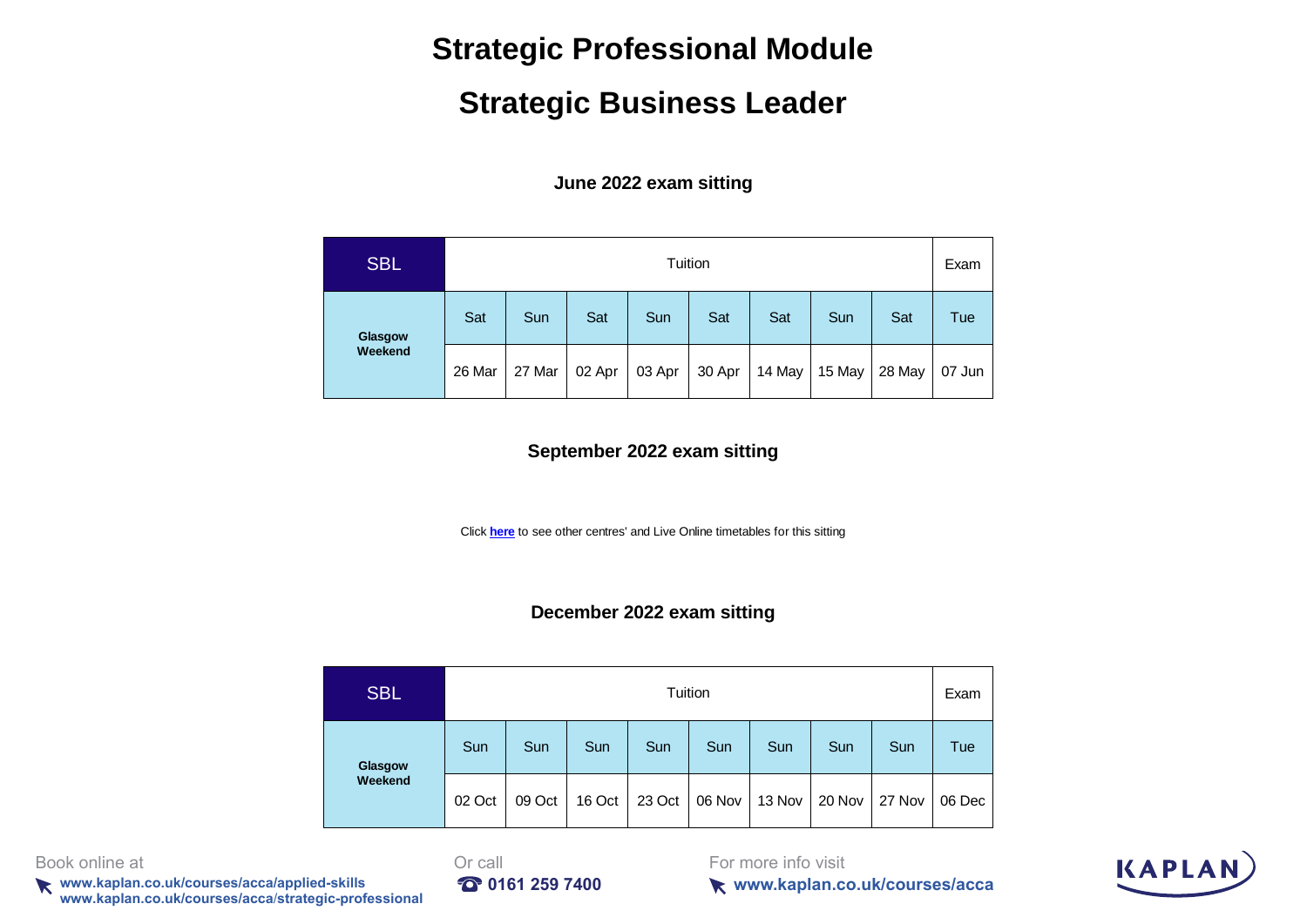**Important Note: Please ensure that the SBR essentials paper is taken either BEFORE or alongside the AAA options paper as AAA assumes knowledge of SBR accounting standards.**

## **Strategic Professional Module**

## **Strategic Business Reporting (Int/UK)**

**June 2022 exam sitting**

[Click](https://kaplan.co.uk/courses/timetables/acca) **here** to see other centres' and Live Online timetables for this sitting

#### **September 2022 exam sitting**

| <b>SBR</b> |        |        | Tuition |        |        | Revision |        |  | QB     | Exam   |
|------------|--------|--------|---------|--------|--------|----------|--------|--|--------|--------|
| Glasgow    | Sat    | Sun    | Sat     | Sat    | Sun    | Sat      | Sun    |  | Thu    | Thu    |
| Weekend    | 09 Jul | 10 Jul | 23 Jul  | 06 Aug | 07 Aug | 20 Aug   | 21 Aug |  | 01 Sep | 08 Sep |

#### **December 2022 exam sitting**

[Click](https://kaplan.co.uk/courses/timetables/acca) **here** to see other centres' and Live Online timetables for this sitting

Our SBR courses are suitable for those studying for the UK or International variant of the exam.

If you wish to obtain your UK Auditing Certificate you must enter and sit the UK version of both the SBR and AAA papers.

Book online at **Or call** 

**www.kaplan.co.uk/courses/acca/applied-skills 161 259 7400 www.kaplan.co.uk/courses/acca**/**strategic-professional**



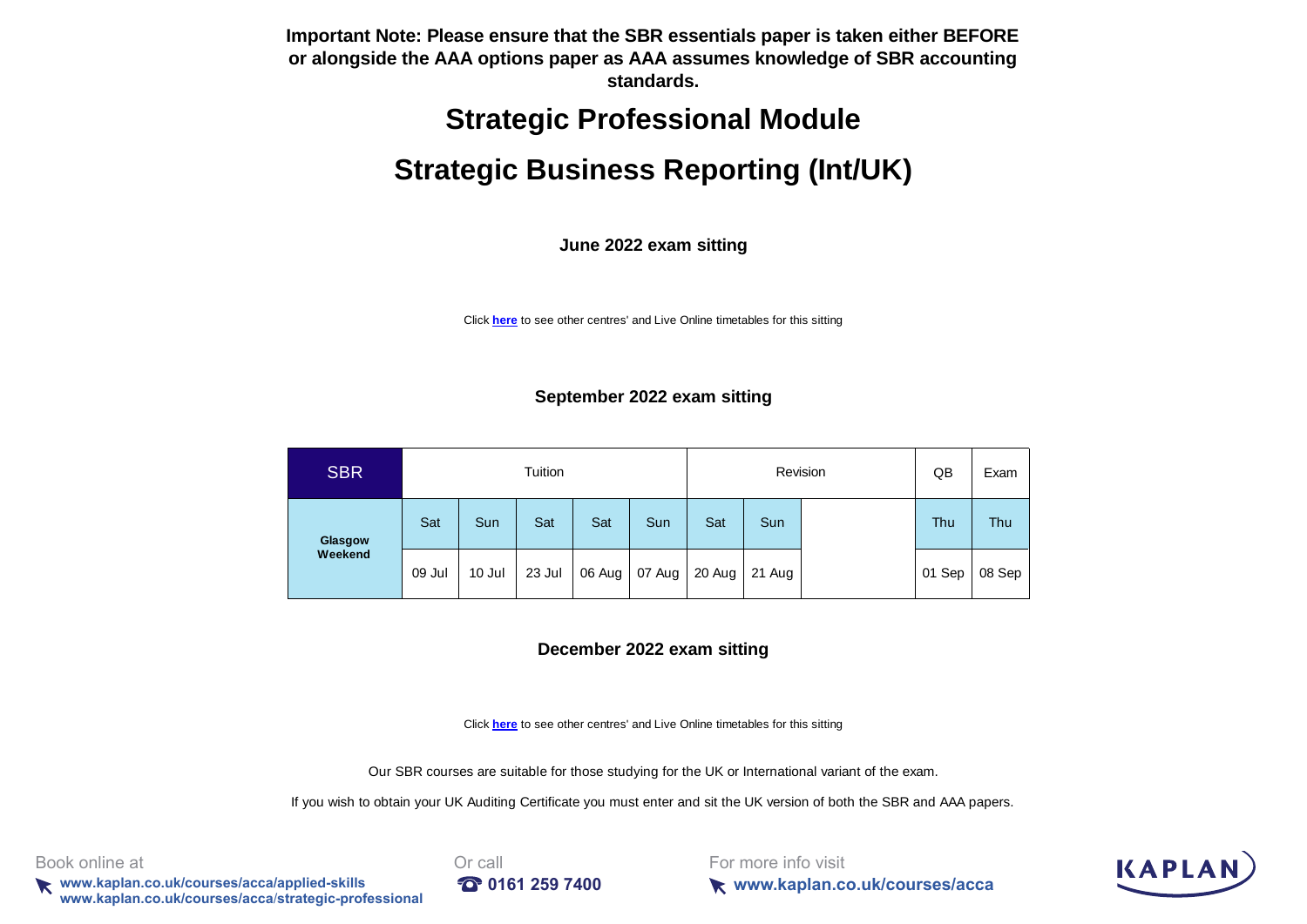# **Strategic Professional Module Advanced Financial Management**

### **June 2022 exam sitting**

[Click](https://kaplan.co.uk/courses/timetables/acca) **here** to see other centres' and Live Online timetables for this sitting

## **September 2022 exam sitting**

[Click](https://kaplan.co.uk/courses/timetables/acca) **here** to see other centres' and Live Online timetables for this sitting

## **December 2022 exam sitting**

| <b>AFM</b> |        | Tuition |        |        | Revision |        | QB     | Exam   |
|------------|--------|---------|--------|--------|----------|--------|--------|--------|
| Glasgow    | Sat    | Sat     | Sat    | Sat    | Sat      | Sat    | Wed    | Fri    |
| Weekend    | 01 Oct | 08 Oct  | 15 Oct | 22 Oct | 05 Nov   | 12 Nov | 23 Nov | 09 Dec |

You only need to attempt and pass 2 out of the 4 Options subjects. Please contact us if you need guidance on which ones to choose.

Book online at **Or call** 

**www.kaplan.co.uk/courses/acca/applied-skills 0161 259 7400 www.kaplan.co.uk/courses/acca**/**strategic-professional**

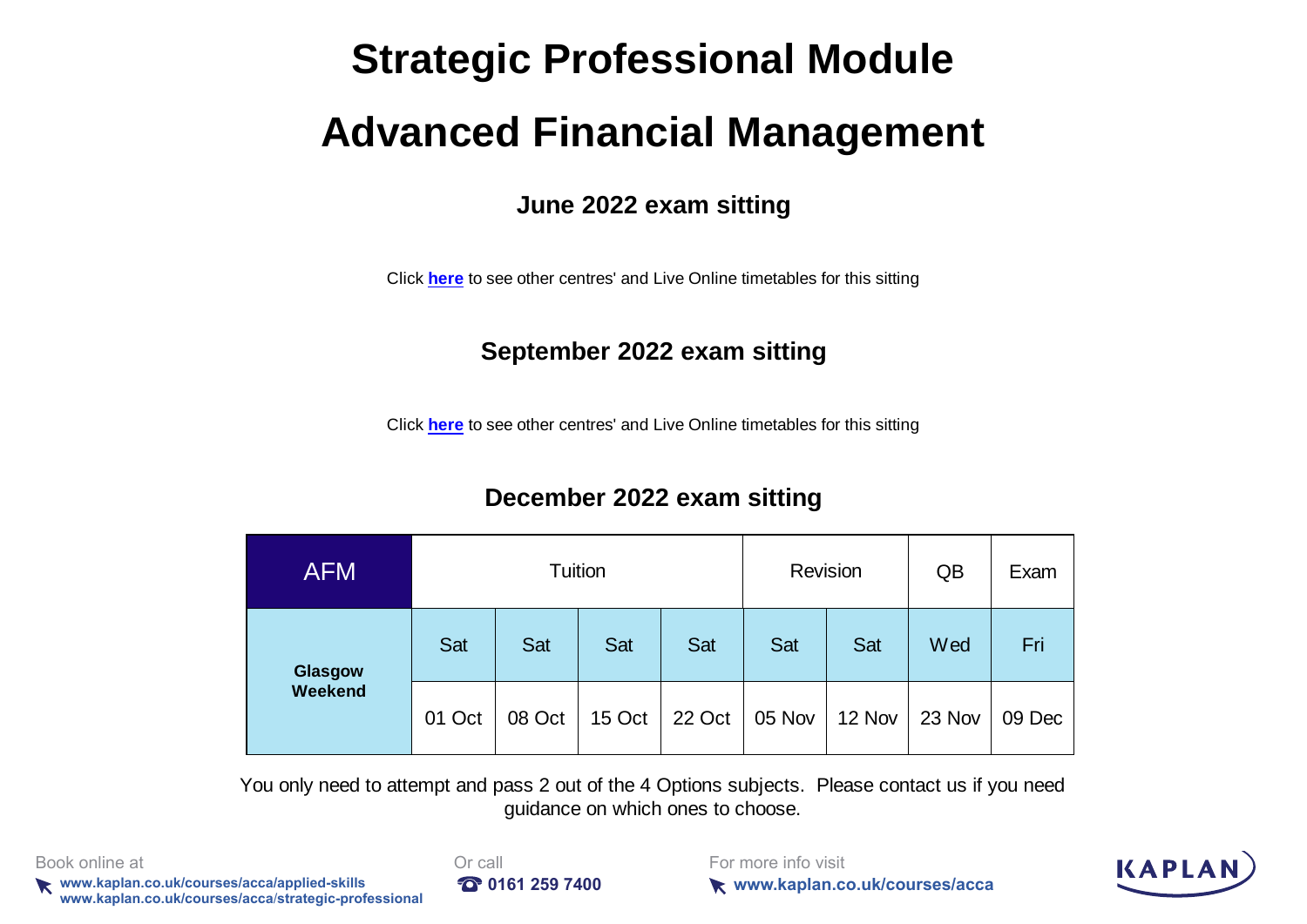# **Strategic Professional Module**

# **Advanced Performance Management**

**June 2022 exam sitting**

[Click](https://kaplan.co.uk/courses/timetables/acca) **here** to see other centres' and Live Online timetables for this sitting

#### **September 2022 exam sitting**

[Click](https://kaplan.co.uk/courses/timetables/acca) **here** to see other centres' and Live Online timetables for this sitting

#### **December 2022 exam sitting**

[Click](https://kaplan.co.uk/courses/timetables/acca) **here** to see other centres' and Live Online timetables for this sitting

You only need to attempt and pass 2 out of the 4 Options subjects. Please contact us if you need guidance on which ones to choose.

Book online at **Or call** 

**www.kaplan.co.uk/courses/acca/applied-skills 0161 259 7400 www.kaplan.co.uk/courses/acca**/**strategic-professional**

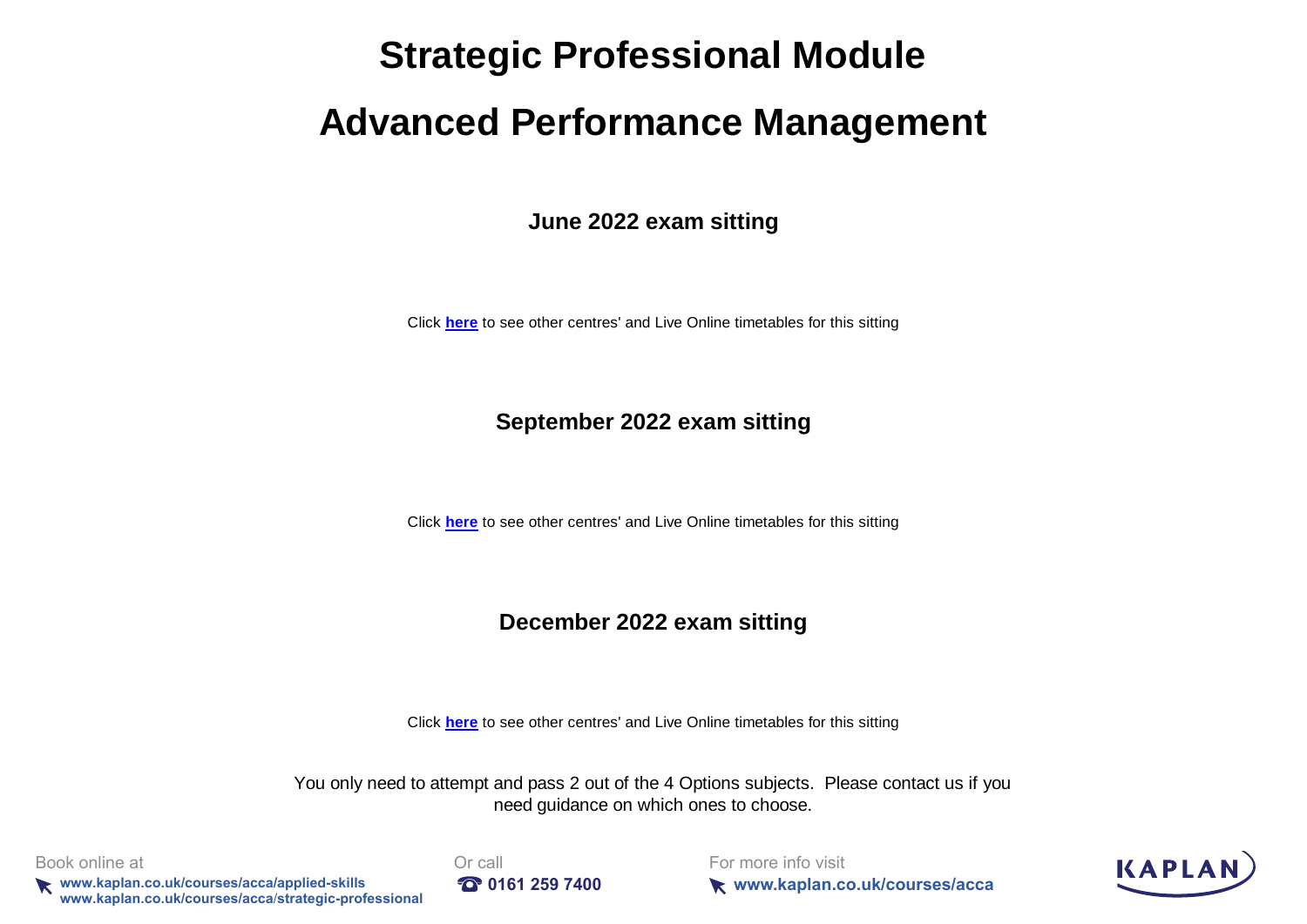# **Strategic Professional Module**

# **Advanced Taxation (UK)**

**June 2022 exam sitting**

[Click](https://kaplan.co.uk/courses/timetables/acca) **here** to see other centres' and Live Online timetables for this sitting

#### **September 2022 exam sitting**

[Click](https://kaplan.co.uk/courses/timetables/acca) **here** to see other centres' and Live Online timetables for this sitting

#### **December 2022 exam sitting**

[Click](https://kaplan.co.uk/courses/timetables/acca) **here** to see other centres' and Live Online timetables for this sitting

You only need to attempt and pass 2 out of the 4 Options subjects. Please contact us if you need guidance on which ones to choose.

**Our ATX courses are suitable for those studying for the UK variant of the exam.**

Book online at **Or call** 

**www.kaplan.co.uk/courses/acca/applied-skills 161 259 7400 www.kaplan.co.uk/courses/acca**/**strategic-professional**